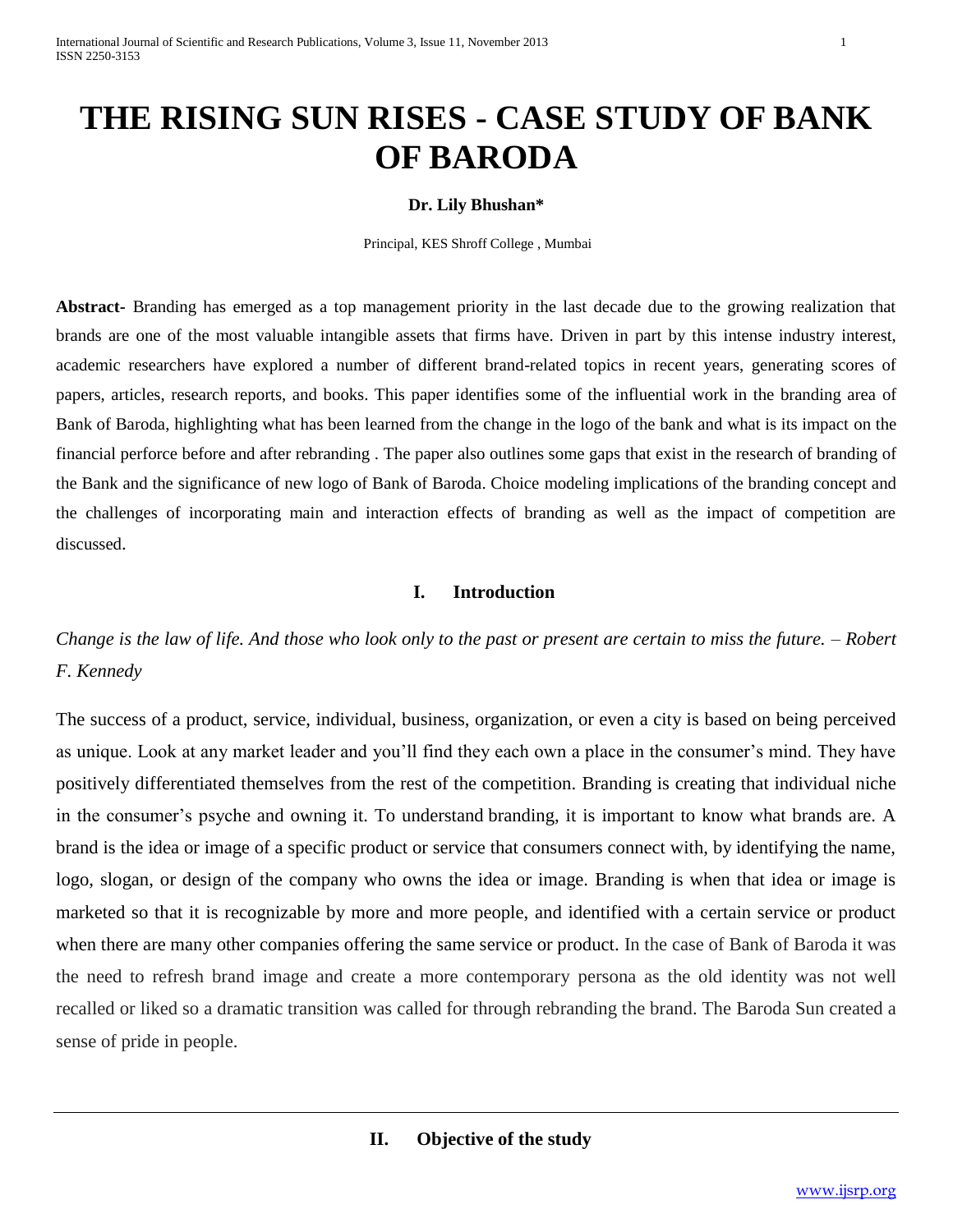- $\bullet$  To highlight the significance of the new logo
- $\triangle$  To study the marketing and branding strategy.
- \* To study the financial performance pre and post rebranding of Bank of Baroda.
- To highlight areas for the development of further interventions.

# **III. Research methodology**

Primary survey of through Interview was conducted with the branch manager of Bank of Baroda (Kandivali – West) Branch

Secondary surveywas done from the books, journals, news articles and electronic media.

#### **Limitation of the Study**

The hypothesis are not tested on the basis of 'F' or't' or chi square test, but tested on logical grounds.

# **IV. Study of the research**

# **The significance of new logo of Bank of Baroda.**

# "*Overnight success takes years*." – Tim Marks

The traditional blue letters of Bank of Baroda on a yellow background is to be replaced by a more vibrant orange colour. The new logo, with two `B' letters overlapping each other spring out from the rays of sun at the lower left corner and the logo will have a halo effect representing the sun.Since its inception in 1908 in Gujarat, the bank has the logo of an industrial and agriculture wheel with Sanskrit letters - `Akshayamte Bhavishyati' (the future is secure). A hand overlapping a wheel was also part of the original logo.Now, on the threshold of adopting new international standards, BoB clearly intends to project itself as a modern and technologically savvy bank.

"Think the Sun is a much respected symbol and calling it the Baroda Sun created a sense of pride in people. In fact, we went to the extent of branding the Sun itself" These words were said by none other than Dr. Anil K Khandelwal, Chairman & Managing Director, Bank of Baroda in 2006. Since then, Bank of Baroda has positioned itself as the "India's International Bank" with a rising sun as its logo. While, a number of the visible components of the banks promotion strategy can be easily assessed for the targeted segment and the value proposition that it wants to propose to the customer base, its marketing & branding strategies can be analyzed on the basis of the following points: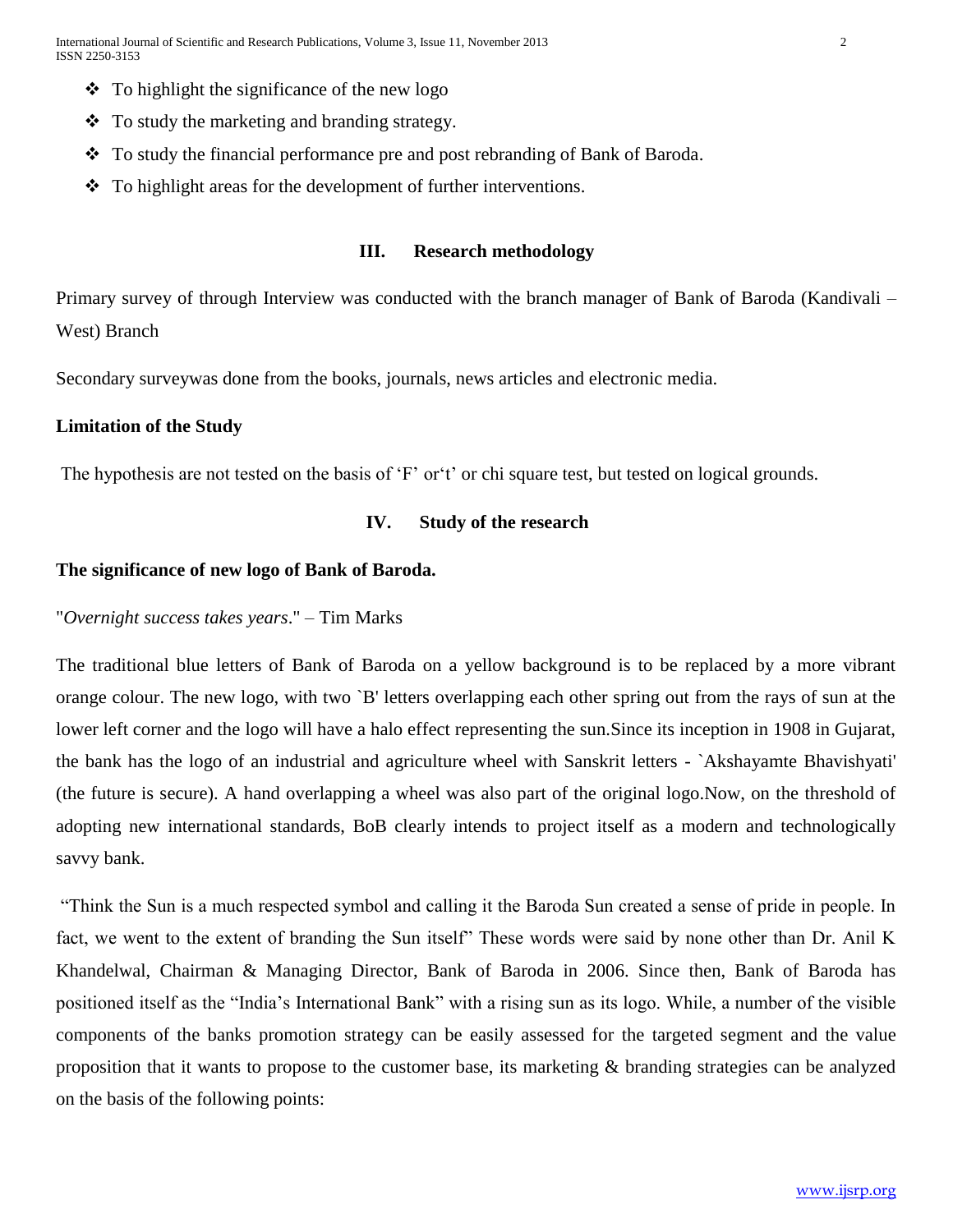#### 1) Brand Ambassador -

It initially had India's former cricket team captain- Rahul Dravid as its brand ambassador (2004-07). As an icon, Rahul Dravid epitomized stability, sincerity and substance which in a way complemented to the Bank of Baroda's brand image.

#### 2) Expansion -

Bank of Baroda has established its operations in Maldives, Sri Lanka, Singapore, UAE, Yemen, Russia, Kenya, China, Malaysia, Thailand and many other countries around the globe. Rapid integration of business with the technologies through core banking solutions, i-banking, and host of other facilities has established Bank of Baroda as the foremost PSU bank in the country.

3) Positioning –

It is the fourth largest bank in India and consists of 2.5 crore customers. Bank's latest marketing initiatives are aimed at positioning it as a financial service provider with "value proposition" and "market-driven" being the keywords. The bank has rolled out branches far and wide across the country to distribute an impressive assortment of financial products to its heterogeneous customer base.

4) Business Lines -

The bank has divided its operations in 6 distinct business lines- Corporate Financial Services, Personal Financial Services, Business Services, Treasury, International Operations and Rural Banking and is aggressively focusing on becoming No. 1 in each of these segments

A schematic representation of the banks marketing strategy is as follows:

5) Publicity –

To build its brand equity, the bank has organized hosts of seminars nationally and internationally- latest being Basel II. Bank has actively managed its public relations through media.

6) Customer Focus –

The bank has built its brand around superior customer services and international focus which are also the point of differentiation of the bank from other PSU banks.

7) Recent Marketing Initiatives –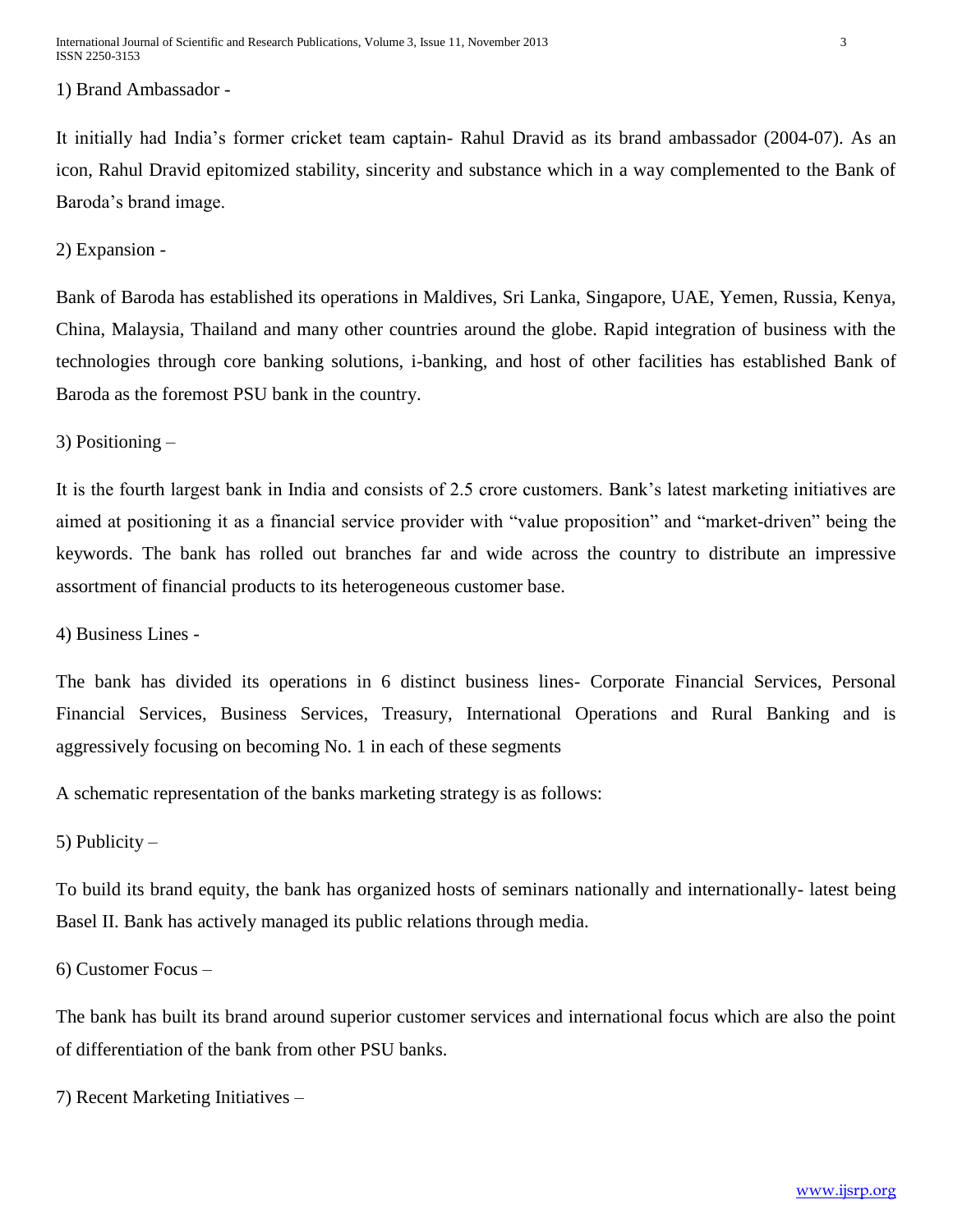International Journal of Scientific and Research Publications, Volume 3, Issue 11, November 2013 4 ISSN 2250-3153

- Communication Campaigns: ShukriyaSau Salon Kaa and Baroda Next
- Use of Sybase 365 Marketing Information System
- Launch of Baroda SwarojgarVikasSansthan
- Next Gen Branch opened in Ahmedabad
- 50 city sales offices opened

# 8) Advertisements –

The advertising campaigns in both print and television media emphasize on the bright orange corporate colors of the bank and the 'rising sun'. The key traits that the bank wants to highlight such as trust, competence and ease of use are reiterated in the numerous advertisements. The targeted consumer segment is clearly visible via the imagery in the advertisements like the middle-class Indian doing every-day chores, who now has numerous financial needs, not just plain and traditional banking. Another striking factor is the focus on the age segment beyond the 35-40 age bracket, people who are able easily identify with the PSU banking sector as a familiar entity. The promotion strategy of utilizing customer awareness sessions with the display of the standard corporate visuals like the bright logo and the tagline with stills from the supporting print and television advertisements is also heavily relied on. The banners around ATMs and bank branches are easily visible entities because of the corporate colors and themes chosen.

# 9) Promotions Abroad –

In the promotion strategy abroad, the targeted segment is clearly the Indian who is away from home. The promotion campaign for Bank of Baroda in UK centers around the target audience of expatriate Indians. The imagery associated with the campaign has the distinct feel of the Indian bank aiming to replicate the ease and trust of an Indian entity with the efficiency of a modern and global enterprise. The location of the advertisements especially outdoors, is on buses and billboards near stations and bus-stands, typically meant for the average middle-class customer used to travelling in public transport. The tag line of "India's International Bank" also focus on the core aspect of Bank of Baroda being an Indian bank meant for the Indian community living abroad, looking for the familiarity of a known brand for a personalized service like banking.

In a short summarization, the marketing strategy of the Bank of Baroda focuses on the promotion of the values that the bank wants to portray to its customers (both prospective and current). It wants to be seen as an efficient organization meeting all the needs of the average middle-class customer in a warm and familiar setting. The accessibility of the bank in all corners and the adoption of the latest technology are some of the areas mentioned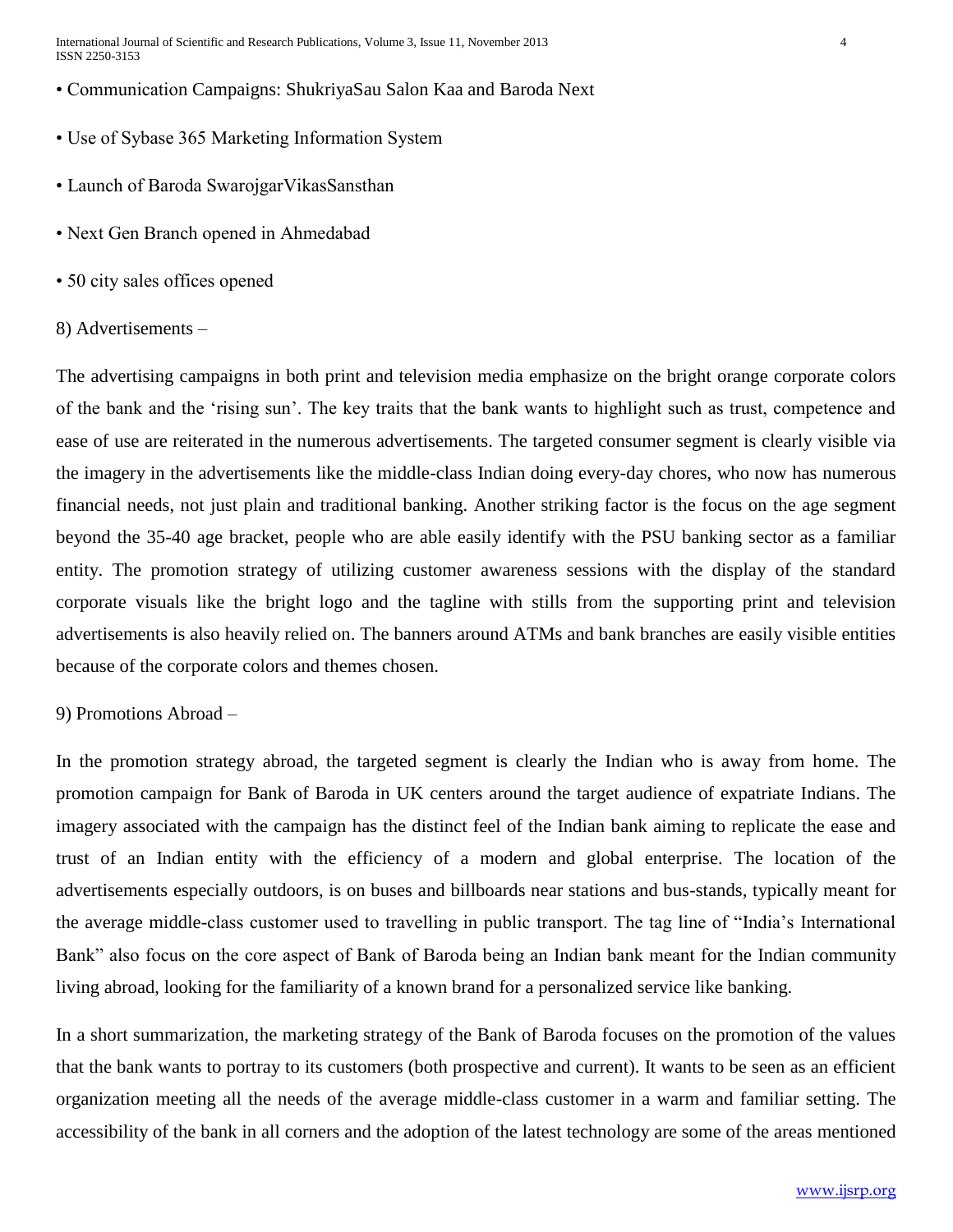to create the feel of a bank which despite being national in origin, is up with the times and ready for the newage customer's demands.

# **Financial performance pre and post rebranding of Bank of Baroda.**

What came first, the chicken or the egg? Philosophers have been debating this question for years and the answer still remains a mystery. A similar but no less challenging question is unfolding in the [Indian banking](http://www.equitymaster.com/research-it/sector-info/bank/Banking-Sector-Analysis-Report.asp)  [sector](http://www.equitymaster.com/research-it/sector-info/bank/Banking-Sector-Analysis-Report.asp) currently. Can the banking system grow without signals that GDP growth is improving? Or should banks continue lending to try and stimulate the economy? Well, the usual thumb rule is that banking sector growth is 2.5 x GDP growths. So if the economy is growing at 7%, the banking space should grow by around 17-18%. But, now with India seeing a number of GDP growth downgrades, this figure for credit growth can have a wide range.

| <b>Net Profit / Total Funds</b> | ------Rs. Cr.----- |
|---------------------------------|--------------------|
| March'2004                      | 1.17               |
| March'2005                      | 0.77               |
| <b>March'2006</b>               | 0.63               |
| March'2007                      | 0.81               |
| <b>March'2008</b>               | 0.92               |
| <b>March'2009</b>               | 1.12               |
| <b>March'2010</b>               | 1.22               |
| March'2011                      | 1.36               |
| March'2012                      | 1.27               |

# **Table No.1**

**Graph No.1**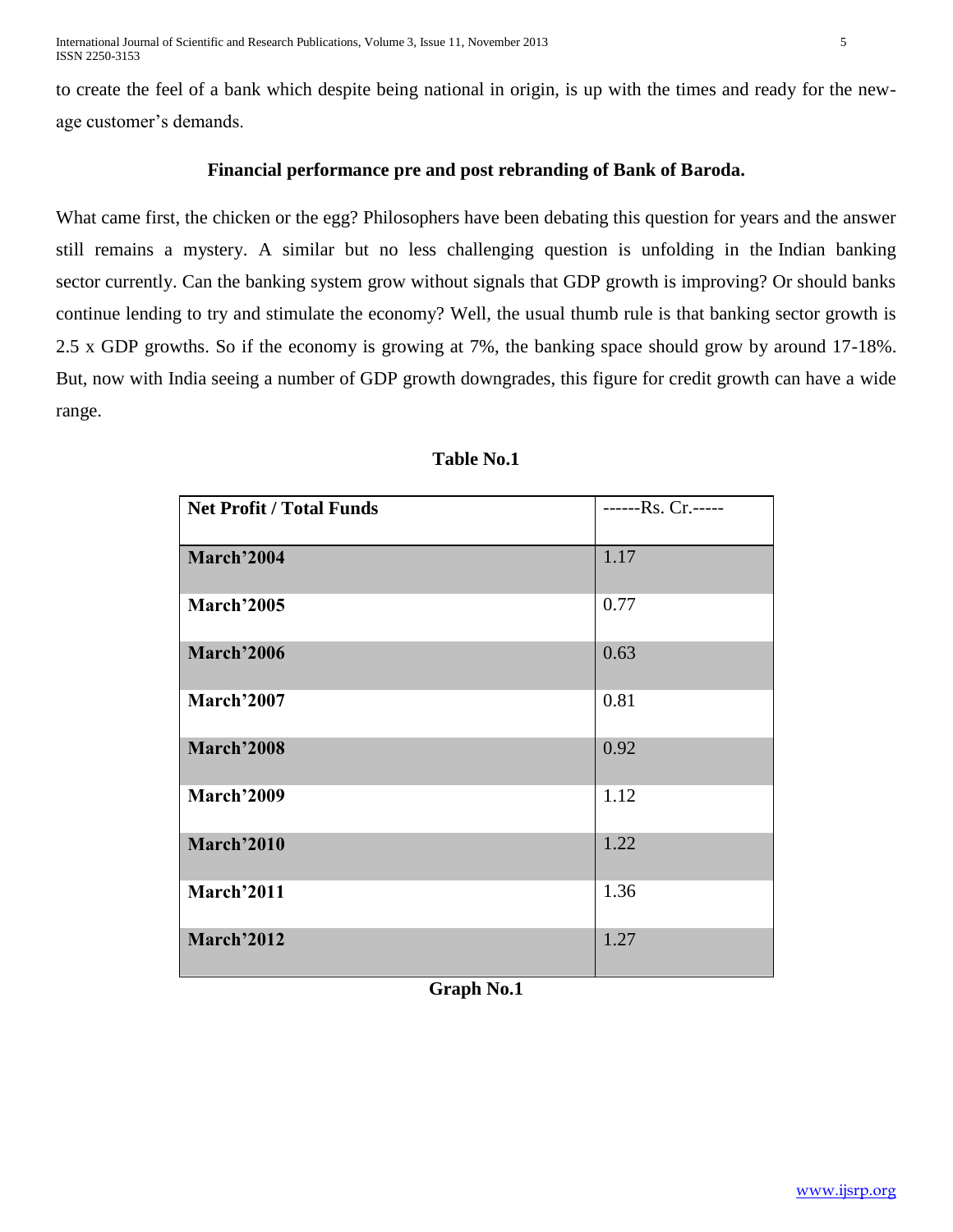

# **Time series by semi average method**

**Table No 2**

| <b>Years</b>      | Net profit |
|-------------------|------------|
| March'2004        | 1.17       |
| March'2005        | 0.77       |
| March'2006        | 0.63       |
| March'2007        | 0.81       |
| <b>March'2008</b> | 0.92       |
| March'2009        | 1.12       |
| March'2010        | 1.22       |
| March'2011        | 1.36       |
| March'2012        | 1.27       |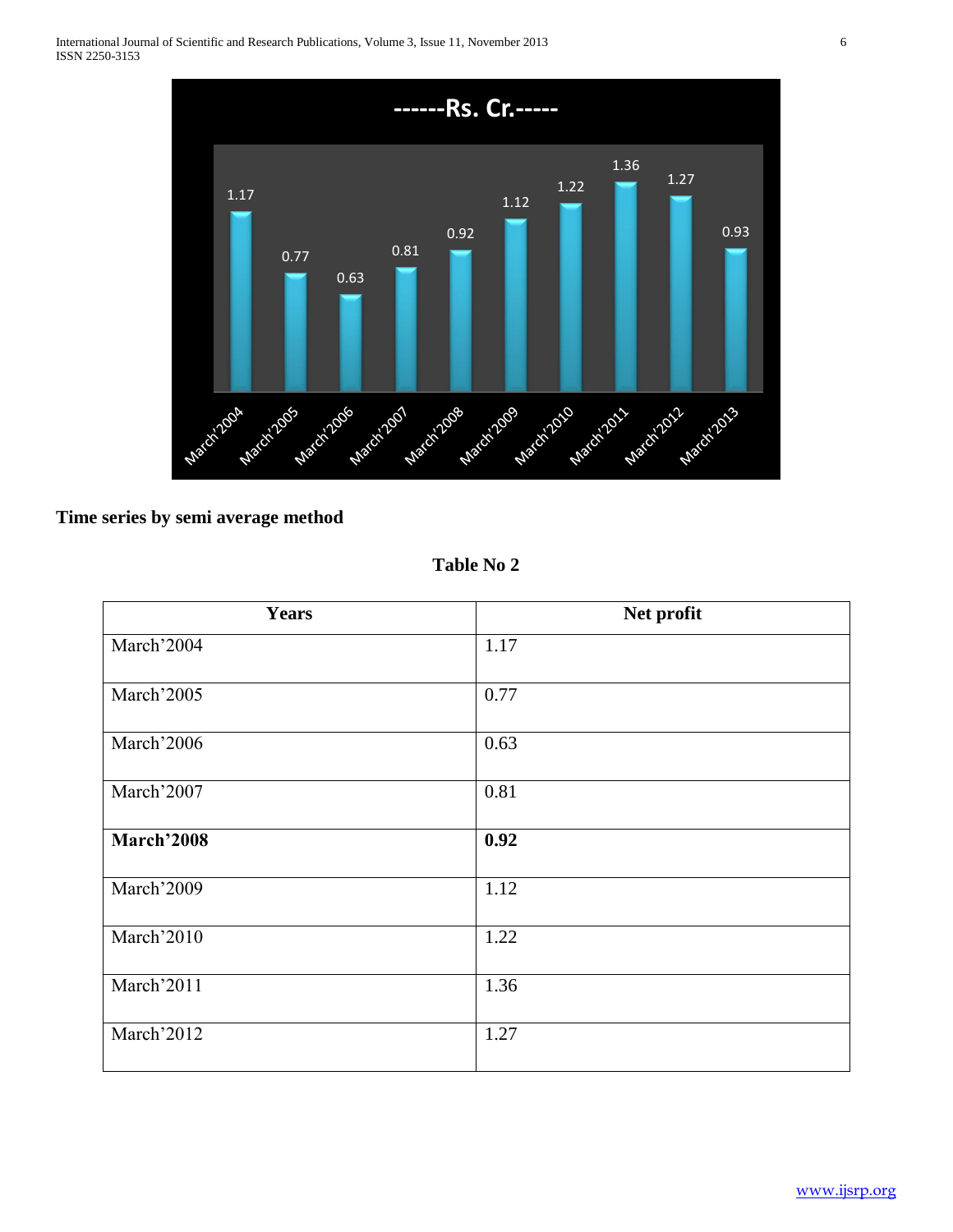

#### **Areas for the development of further interventions:**

When brands undergo an overhaul, how should they ensure that consumers do not misinterpret this as a negative sign as though something is amiss and start worrying if it means the brand wasnotdoingwell before? Bank of Baroda is a comprehensive re-branding initiative that addressed issues far beyond a new logo. Public sector organizations must change in order to be relevant to India's increasingly youthful audiences. Change requires intelligent, consistent communication. As long as that is delivered, consumers will not worry with promising a level playing field to foreign banks. Indian banks have been rushing to not only bulk up efficiencies, they are also rushing to shed their staid public-sector branding. While changing public perception is one step, a new identity also helps draw new customers. Over the last two years, private sector entities such as Catholic Syrian Bank, Jammu & Kashmir Bank and South Indian Bank have all gone for a new fascia, apart from Bank of Baroda. Hence now it too followed the league .However, this should be done without alienating its existing clientele. Banks work on trust. Thus, success of such re-branding campaigns lie in integrating a new look while retaining their earlier allure. In the fiercely competitive financial services industry, it has become imperative, if not mandatory, to rebuild a brand in order to attract and retain customers who have a wide range of alternatives.

# **V. Conclusion**

In the case of Bank of Baroda it was the need to refresh brand image and create a more contemporary persona as the old identity was not well recalled or liked so a dramatic transition was called for. When brands undergo an overhaul, how should they ensure that consumers do not misinterpret this as a negative sign as though something is amiss and start worrying if it means the brand was not doing well before? Bank of Baroda is a